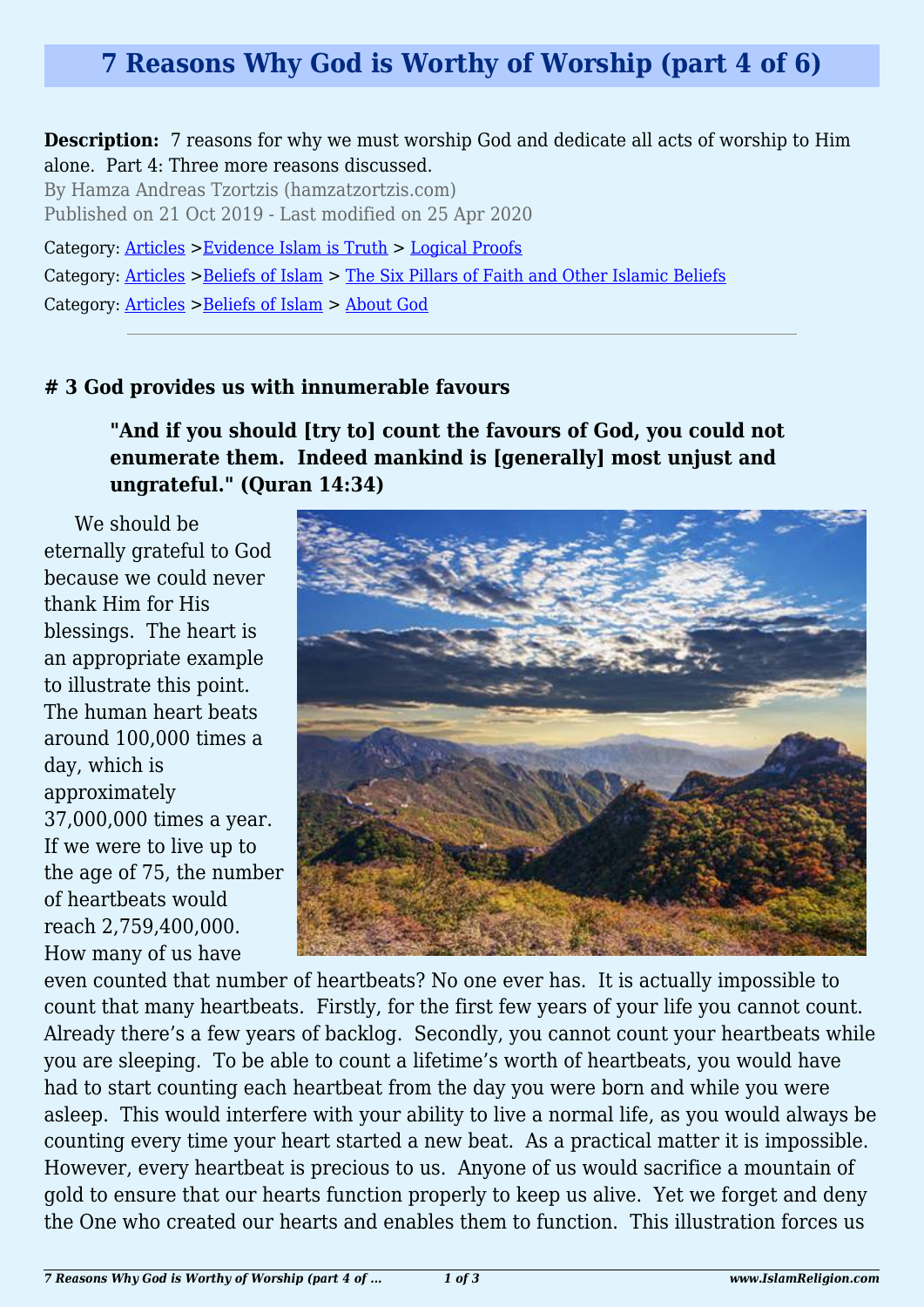to conclude that we must be grateful to God, and gratitude is a form of worship. The above discussion just refers to heartbeats, so imagine the gratitude we must express for all the other blessings God has given us. From this perspective anything other than a heartbeat is a bonus. God has given us favours we cannot enumerate, and if we could count them we would have to thank Him for the ability to do so.

#### **# 4 If we love ourselves, we must love God**

Loving God is a fundamental aspect of worship. There are many types of love and one of these includes self-love. This occurs due to the desire to prolong our existence, feel pleasure and avoid pain, as well as the need to satisfy our human needs and motivations. We all have this natural love for ourselves because we want to be happy and content. The psychologist Erich Fromm argued that loving oneself is not a form of arrogance or egocentricity. Rather, self-love is about caring, taking responsibility and having respect for ourselves. This type of love is necessary in order to love others. If we cannot love ourselves, how then can we love other people? There is nothing closer to us than our own selves; if we cannot care for and respect ourselves, how then can we care for and respect others? Loving ourselves is a form of 'self-empathy'. We connect with our own feelings, thoughts and aspirations. If we cannot connect with our own selves, how then can we empathise and connect with others? Eric Fromm echoes this idea by saying that love "implies that respect for one's own integrity and uniqueness, love for an understanding of one's own self, cannot be separated from respect and love and understanding for another individual.["\[1\]](#page-2-0)

<span id="page-1-0"></span>If a person's love for himself is necessary, this should lead him to love the One who made him. Why? Because God created the physical causes and means for human beings to achieve happiness and pleasure, and avoid pain. God has freely given us every precious moment of our existence, yet we do not earn or own these moments. The great theologian Al-Ghazali aptly explains that if we love ourselves we must love God:

"Therefore, if man's love for himself be necessary, then his love for Him through whom, first his coming-to-be, and second, his continuance in his essential being with all his inward and outward traits, his substance and his accidents, occur must also be necessary. Whoever is so besotted by his fleshy appetites as to lack this love neglects his Lord and Creator. He possesses no authentic knowledge of Him; his gaze is limited to his cravings and to things of sense." $[2]$ 

### <span id="page-1-1"></span>**# 5 God is The-Loving, and His love is the purest form of love**

God is The-Loving. He has the purest form of love. This should make anyone want to love Him, and loving Him is a key part of worship. Imagine if I were to tell you that there was this person who was the most loving person ever, and that no other love could match his love; wouldn't that instil a strong desire to get to know this person, and eventually love him too? God's love is the purest and most intense form of love; therefore, any sane person would want to love him too.

Given that the English word for love encompasses a range of meanings, the best way